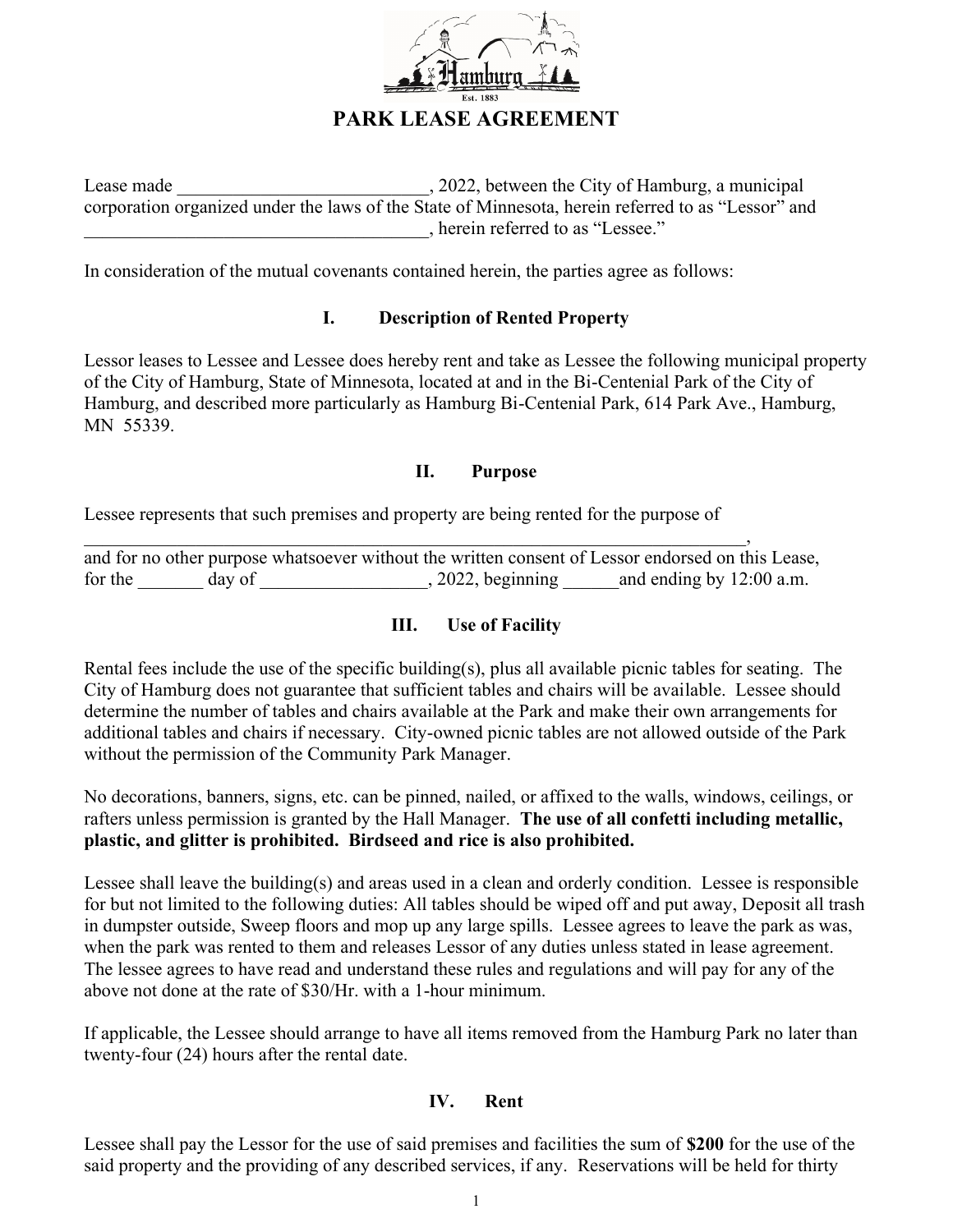(30) days, at which time a signed rental agreement and a down payment of \$100 will be due. If the rental agreement and down payment is not received within thirty (30) days after the reservation is made, the reservation will be canceled. Any unpaid balance of the rental fee must be received before the reservation date; if not received before the reservation date, any rental fees paid to date will be forfeited.

When a reservation is made less than thirty (30) days prior to the rental date, the reservation will not be guaranteed until the lessee delivers a signed application, the full rental fee, and the full amount of any required security deposit.

Any rental fee(s) paid in advance will be returned if the rental is canceled ninety (90) days prior to rental date.

### **V. Rules and Regulations**

Lessee shall abide by and confirm to all rules and regulations from time to time adopted or prescribed by Lessor, for the government and management of said facilities.

Lessee hereby expressly consents and agrees: That all windows and doors to the Park will remain unobstructed, that all doors and exists shall remain unlocked and in working order, that the City of Hamburg may, through either a City Official, employee or a Carver County Sheriff's Deputy, come on the premises at any time for any reason and observe the activities taking place, and all activities shall be both lawful and reasonable.

#### **VI. Employees of Lessee**

All persons hired or whose compensation is paid by Lessee are employees of Lessee, and Lessee is responsible for payment of any required workmen's compensation, unemployment insurance, social security and withholding taxes. Lessee, as employer, shall be responsible for all actions of said employees as the employer thereof.

### **VII. Repairs**

Lessee, at his own expense, shall maintain the demised premises and property therein in good repair, and in at least as good condition as that in which they were delivered, allowing for ordinary wear and tear.

#### **VIII. Indemnification Agreement**

Lessee covenants and agrees to save Lessor harmless and to indemnify Lessor against any claims or liabilities, whether brought by Lessee or by any third parties, for compensation and/or damages under the law and/or rules and regulations of the City of Hamburg, County of Carver, State of Minnesota, and/or United States of America, including, but not being limited to, all claims made by any persons against the Lessor under the provisions of the Minnesota Civil Damage Act (more commonly known as "The Dram Shop Act"), all claims based on statutory, regulatory, and common law torts, and all other claims based on public liability and/or property damage liability laws which may arise or accrue by reason of the use of Lessee of the rented premises, regardless of the location, whether on the rented premises or elsewhere, from which such claims may arise.

### **IX. Compliance with Law**

Lessee shall comply with all laws of the United States, the State of Minnesota and County of Carver, all ordinances of the City of Hamburg, and all rules and requirements of the fire department and other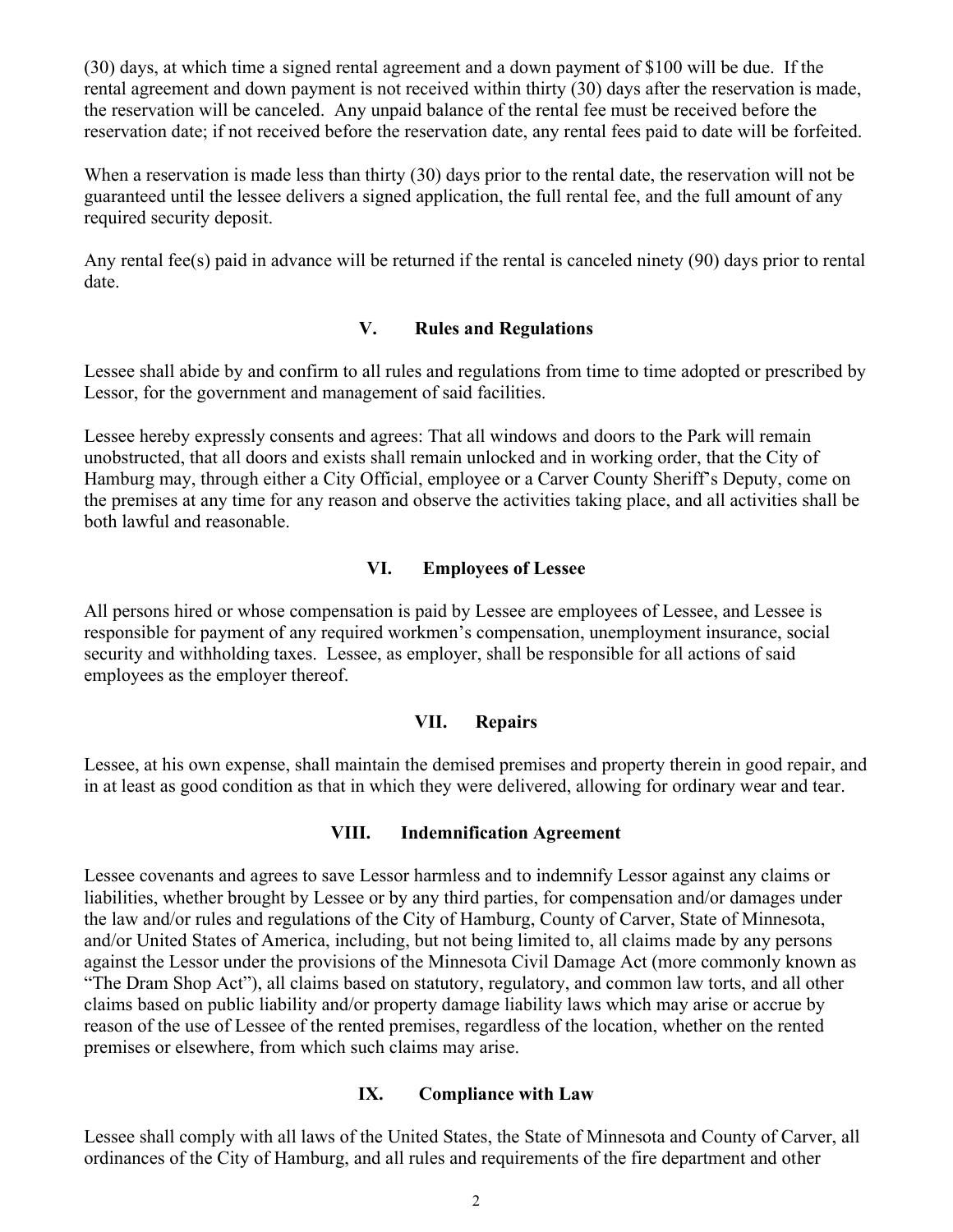municipal authorities of the City of Hamburg, and will obtain and pay for necessary permits and licenses, and will not do or suffer to be done anything on said premises during the term of this lease in violation of any such laws, ordinances, rules or requirements. If the attention of Lessee is called to any such violation on the part of the Lessee or of any person employed by or admitted to said premises by Lessee, Lessee will immediately desist from and correct or cause to be corrected such violation.

Specific to the Coronavirus Diseases of 2019 ("COVID-19"), also known as the coronavirus pandemic, the following: Lessee shall require participants and other attendees in any events to use a reservations system for any events to ensure that no more than the allowed number of reservations per any executive order(s) attend any events held at Hamburg Park, and to make such reservations data available to Lessor and any law enforcement official for inspection immediately upon demand. Lessee, before signing this lease, shall read State of Minnesota and CDC guidelines and shall keep up to date on any changes or amendments prior to Lessee's use of Hamburg Park. Lessee shall follow all other federal, state, and local guidelines specific to COVID-19 at all times. Lessee shall mandate that all attendees and participants in Lessee's activities follow all federal, state, and local guidelines specific to COVID-19. Lessee shall immediately comply with any executive orders or orders from any law enforcement or Lessor employee to cease use of the Hamburg Park in total or in part, and disperse participants for failure to comply with any above COVID-19 requirement.

# **X. Beer, Wine or Liquor**

Lessee will not cause or allow beer, wine, liquors, setups (soda pop, soda water and/or mixes of any type) and juices or ice to be sold or exchanged for compensation in connection with the use of the Hamburg Park, unless such sale or exchange is conducted pursuant to the terms and conditions of an appropriate permit or license obtained from the City. If admission is charged (in advance or at the door) for an event held at the Hamburg Park, and if the admission price includes free access to liquor, wine, or beer, those items will be considered to have been "sold" or exchanged for compensation. Alcoholic beverages are not permitted outside the Park.

The sale of intoxicating liquor is restricted to those individuals, companies or organizations that are granted a "Temporary On-Sale Liquor License" by the City of Hamburg. Such licenses may be issued only to clubs or charitable, religious or non-profit organizations that have been in existence for at least three (3) years. A Lessee may contract for liquor catering services with the holder of a full-year or temporary on-sale liquor license. All applications for Temporary On-Sale Liquor Licenses must be submitted at least one month prior to the rental date, and must be approved by the Hamburg City Council.

The sale of 3.2 beer is restricted to those individuals, companies or organizations that are granted a "Temporary On-Sale Beer License" by the City of Hamburg. Such licenses may be issued only to clubs or charitable, religious or non-profit organizations. All applications for Temporary On-Sale Liquor Licenses must be submitted at least one month prior to the rental date, and must be approved by the Hamburg City Council.

If Lessee intends to sell or serve liquor, wine, or beer at any event held at the Hamburg Park, the Lessee must supply the City with an appropriate and required certificate of insurance explicitly naming the City of Hamburg as an "additional insured". This certificate of insurance must be for public liability coverage, with a specific special event "Host Liquor Liability" endorsement covering the selling, serving, gifting, distribution and or furnishing of alcoholic and non-intoxicating malt beverages (specifically including all liquor, wine, beer and beverages with any alcohol content) to any persons. This liability insurance must be in the amount of at least \$200,000 for the first claim and at least \$500,000 for multiple claims arising from one or more occurrences. This insurance shall be in addition to, and shall not replace or affect, the Lessee's obligation to save the City of Hamburg harmless from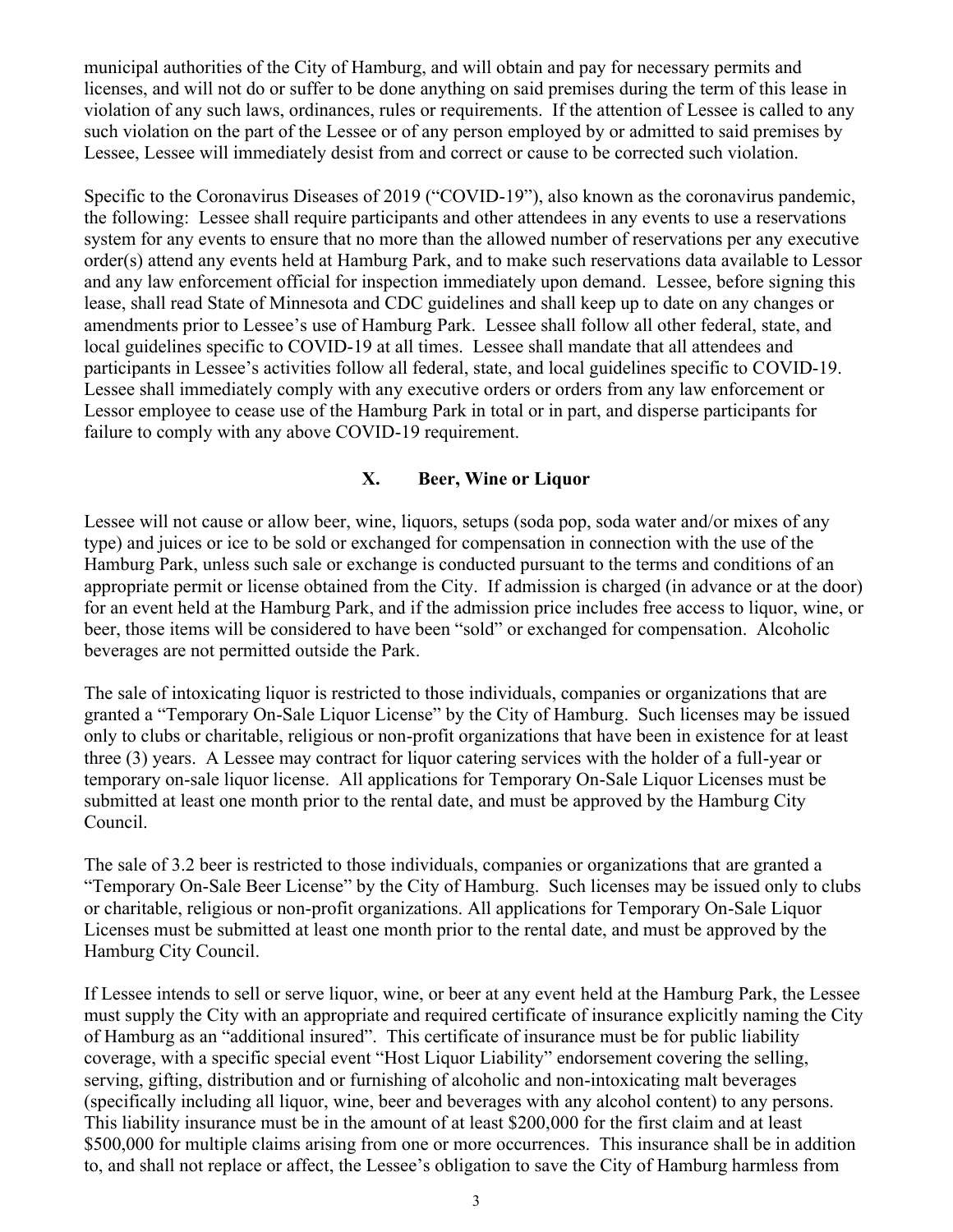any and all claims and to defend and indemnify the City of Hamburg as set forth in Section VIII of this lease.

The required certificate must be received thirty (30) days prior to the rental date. If it is not received thirty (30) days prior to the rental date, the reservation will be canceled and any rental fees paid will be forfeited. When Lessee desires to make a reservation less than thirty (30) days prior to the rental date, the reservation will not be accepted until the certificate of insurance referred to above, along with any other documents or payments that may be required under other provisions of this Lease Agreement.

Liquor, wine, beer, setups (soda pop, soda water and/or mixes of any type) and juices or ice may be **served** in connection with events at the Hamburg Park if they are neither sold nor exchanged for compensation. If beer, wine, or liquors are consumed upon said premises by the Lessee or by any guests, invitees, patrons of any kind or any other third parties, Lessee shall assume all responsibility for such consumption and for all resulting actions and behavior of said persons caused or influenced by such consumption of beer, wine or liquors.

## **XI. Damage to Property**

If the premises or any portion of the building or any equipment contained therein during the term of this lease shall be damaged by the act, default, or negligence of Lessee, or of Lessee's agents, employees, patrons, guests, or any person admitted to the premises by Lessee, Lessee will pay to Lessor on demand such sum as shall be necessary to restore the premises or equipment contained therein to their present condition.

Lessee hereby assumes full responsibility for the character, acts and conduct of all persons admitted to the premises or any portion of said building by the consent of the Lessee or by or with the consent of any person acting for or in behalf of Lessee. Lessee agrees to have on hand at all times, at Lessee's own expense such police protection as is determined necessary by the Lessor to maintain order to protect persons and property.

#### **XII. Loss of Equipment**

All equipment entrusted to the care of Lessee or on the demised premises during the term of this Lease which shall become lost, stolen, or which shall disappear, shall be the sole responsibility of Lessee. Lessee shall be responsible to pay full replacement costs to Lessor.

### **XIII. Hazardous Activities**

Lessee shall not do or permit to be done anything in or upon any portion of said building, or bring or keep anything therein or thereupon, which will in any way increase conditions of any insurance policy upon the building or any part thereof, or in any way increase the rate of fire or public liability insurance upon the building or property kept therein, or in any way conflict with the regulations of the fire department or with any of the rules, regulations, or ordinances of the City of Hamburg.

#### **XIV. No Subletting**

Lessee shall not assign this lease, nor sublet the above-described premises or property, without written consent of Lessor, nor suffer any use of the premises other than herein specified.

#### **XV. Attorneys' Fees**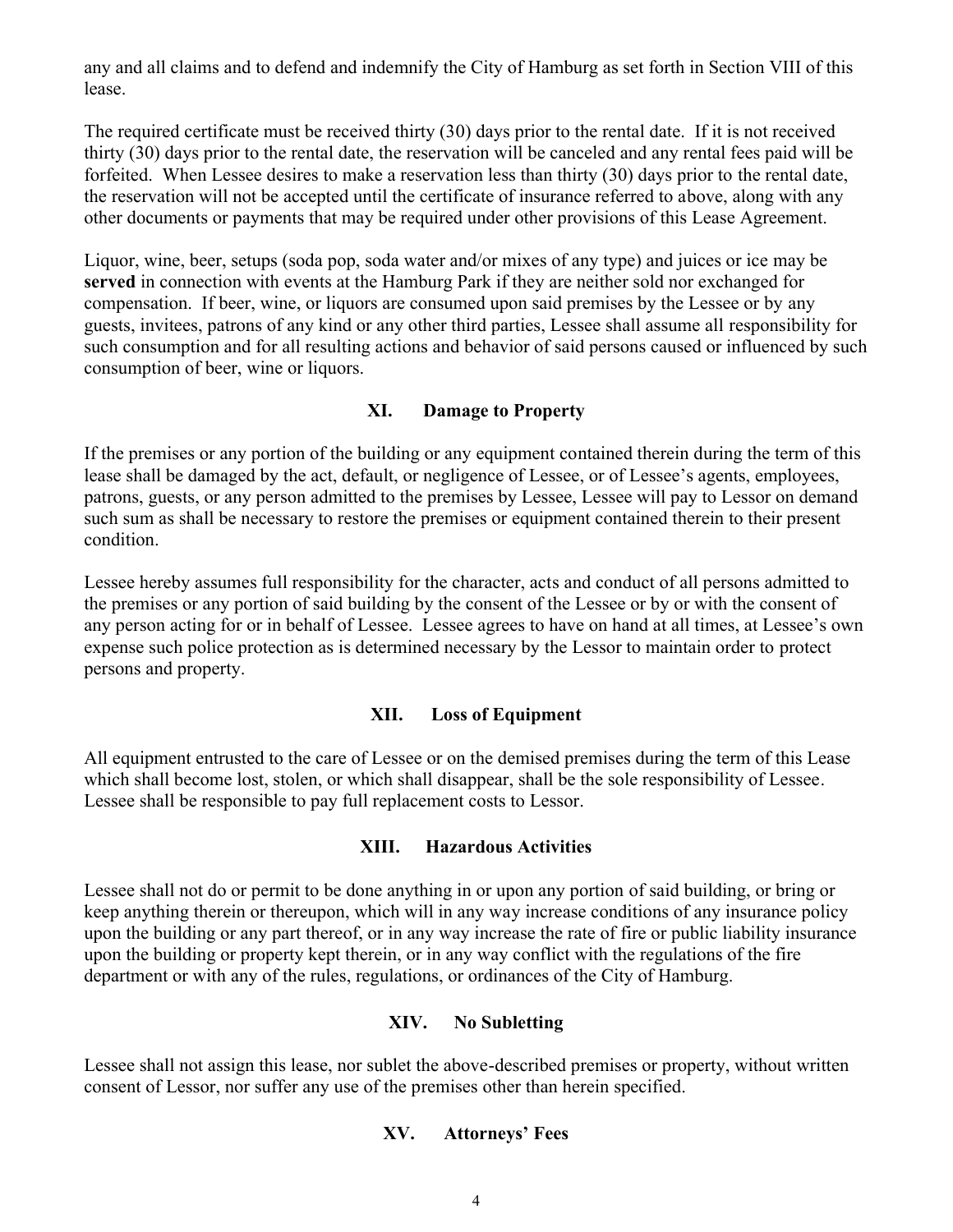Lessee shall pay all reasonable attorneys' fees and costs on behalf of Lessor if Lessor institutes litigation against Lessee for a breach of the terms and conditions of this Lease, or Lessor is made a party to litigation instituted by a third party relating to the demised property and/or the Lessee's use thereof. The reasonable attorneys' fees and costs incurred by Lessor herein shall be paid by Lessee whether litigation is prosecuted to judgment or not.

### **XVI. Cash Deposit**

Lessee has deposited with Lessor **\$100.00 as security deposit** for the faithful performance of and compliance with all the terms and conditions of this lease. Should Lessee fail to comply with each and every term and condition of the Lease, then the amount deposited as security shall be retained by Lessor as fixed, liquidated, and agreed damages for payment of disbursements, costs, and expenses that Lessor may incur. The parties shall treat the security deposit as liquidated damages, in payment of such costs, disbursements, and expenses sustained, as the parties cannot ascertain the exact amount of costs, disbursements, and expenses that Lessor would sustain in the event of any breach or violation hereunder by Lessee. The retention and holding of the security deposit for payment of such costs, disbursements, and expenses shall not in any manner be considered as payment for any rent due or to become due under this lease, or in any manner release Lessee from any rents to be paid, or from any of the obligations herein assumed. If all the terms and conditions are fully complied with the Lessee, then the security deposit shall be returned to the Lessee on surrender of the premises in a good state and condition, reasonable use and wear thereof excepted, at the termination of this Lease.

### **XVII. Evacuation of Building**

Lessor reserves the right to evacuate the building during any activity in progress where it is deemed necessary for the safety of the general public.

#### **XVIII. Release of Lessor**

Lessor shall not be responsible for any damage or injury, including theft, that may happen to Lessee or to Lessee's agents, servants, employees, guests, invitees, patrons, other third parties or property from any cause whatever prior, during, or subsequent to the third party covered by this Lease. Lessee hereby expressly releases Lessor from and agrees to indemnify Lessor against any and all claims for such loss, damage, or injury.

#### **XIX. Lien on Receipts**

Any sum due Lessor from Lessee for use of premises or any accommodations, services, or materials, shall be a first lien on any receipts of Lessee.

#### **XX. Manager of Park Services**

Any matters not herein expressly provided for shall be in the discretion of the Manager of said rented premises and the Hamburg City Council.

### **XXI. Binding Effect**

All terms and conditions of this Lease shall be binding on the parties, their heirs or representatives, assigns, and cannot be waived by any oral representatives or promise of any agent or other person of the parties hereto unless the same be in writing and mutually signed by the duly authorized agent or agents who executed this Lease.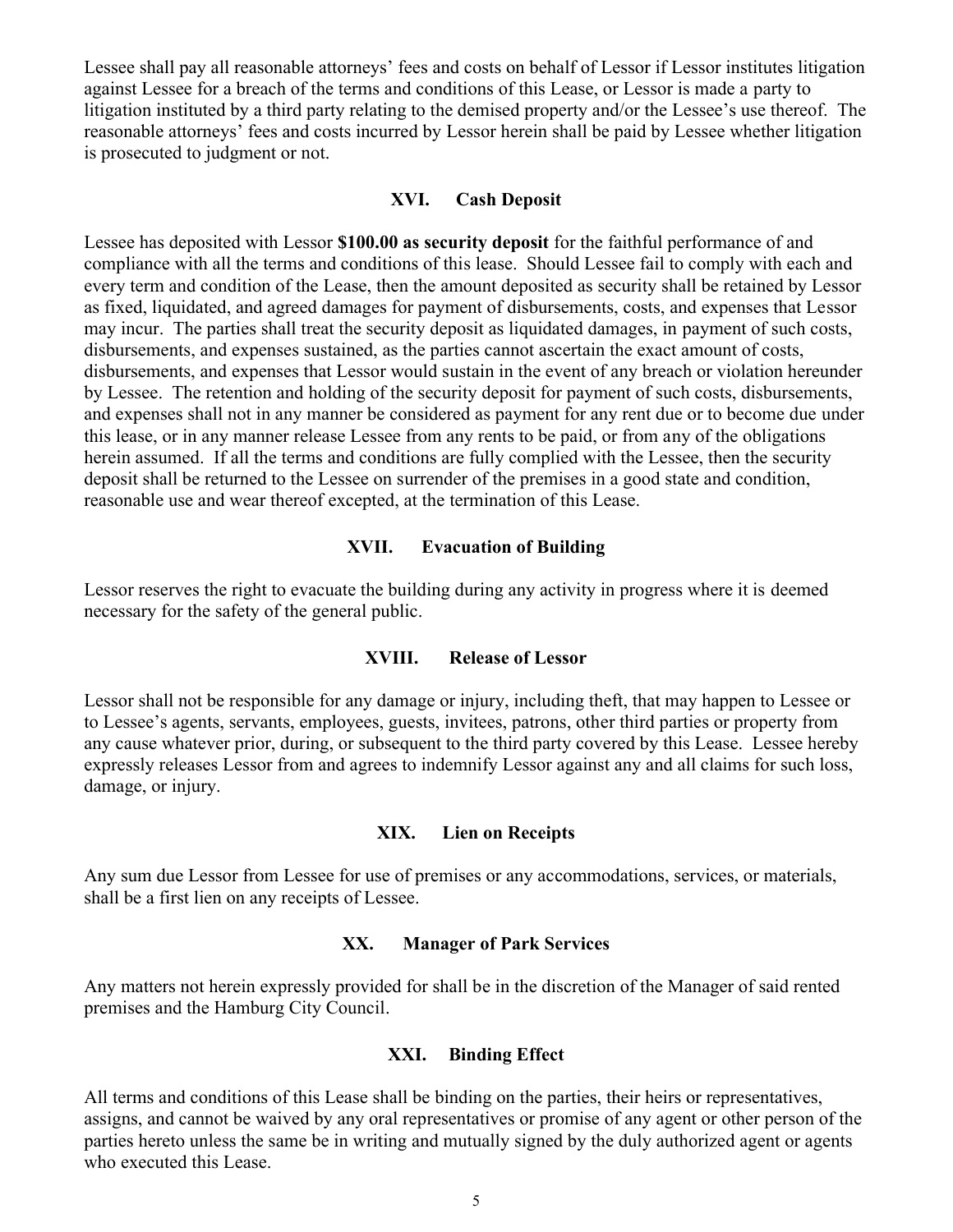#### **XXII. Revised Terms**

It is expressly agreed between Lessor and Lessee that all the terms of this Lease, including, but not limited to, rental rates, deposits, services, admission fees and charges, and supplies, are subject to revision made by the Hamburg City Council. Lessor shall give Lessee written notice of any revisions approved by the City Council and all such provisions shall be deemed to be an amendment hereto and a part hereof unless the Lessee gives Lessor written notice of his repudiation of all the terms of this Lease and surrenders any leasehold interest they may have within ten (10) days after receipt of the notice of revisions from Lessor.